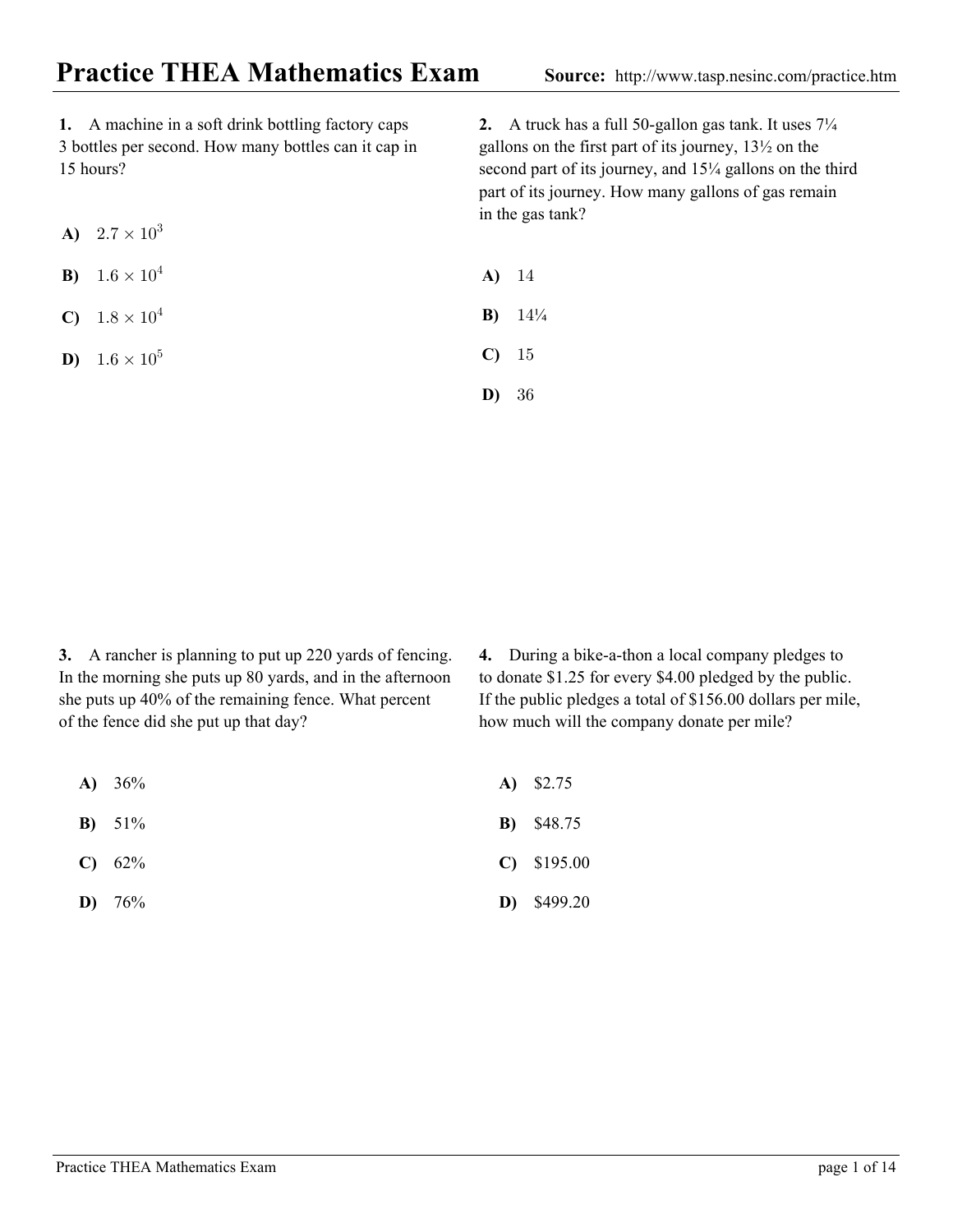**5.** Use the pie charts below to answer the question that follows.



The first pie chart represents a company's expenditures, and the second pie chart shows a breakdown of the company's advertising expenditures. What percent of the the company's expenditures is spent on radio advertising?

| A) $6.3\%$ | <b>B</b> ) $11.7\%$ |
|------------|---------------------|
| $C)$ 18.0% | <b>D</b> ) $35.0\%$ |

**7.** A student has received scores of 88, 82, and 84 on three quizzes. If tests count twice as much as quizzes, what is the lowest score the student can get on the next test to achieve an average score of at least 70?

- 13 **A)**
- 48 **B)**
- 70 **C)**
- 96 **D)**

6. Scientists have stocked Wilson's pond with a species of fish. The scientists note that the population has steadily decreased over a period of time until the population is approximately half the number of fish originally stocked. If the number of fish are plotted on the y-axis and the amount of time on the x-axis, which of the following could result?



8. Use the distribution curves below to answer the question that follows.



The distribution curves above show data on the gas mileage for two different brands of car. Which of the following correctly analyzes the information presented in these distributions?

- $\bf{A}$  The mean gas mileage of brand A is greater than the mean gas mileage of brand B.
- Data was collected for more cars of brand A then of brand B. **B)**
- C) Brand A cars have smaller variability in gas mileage than brand B cars.
- Brand A cars get poorer gas mileage than **b** brand B cars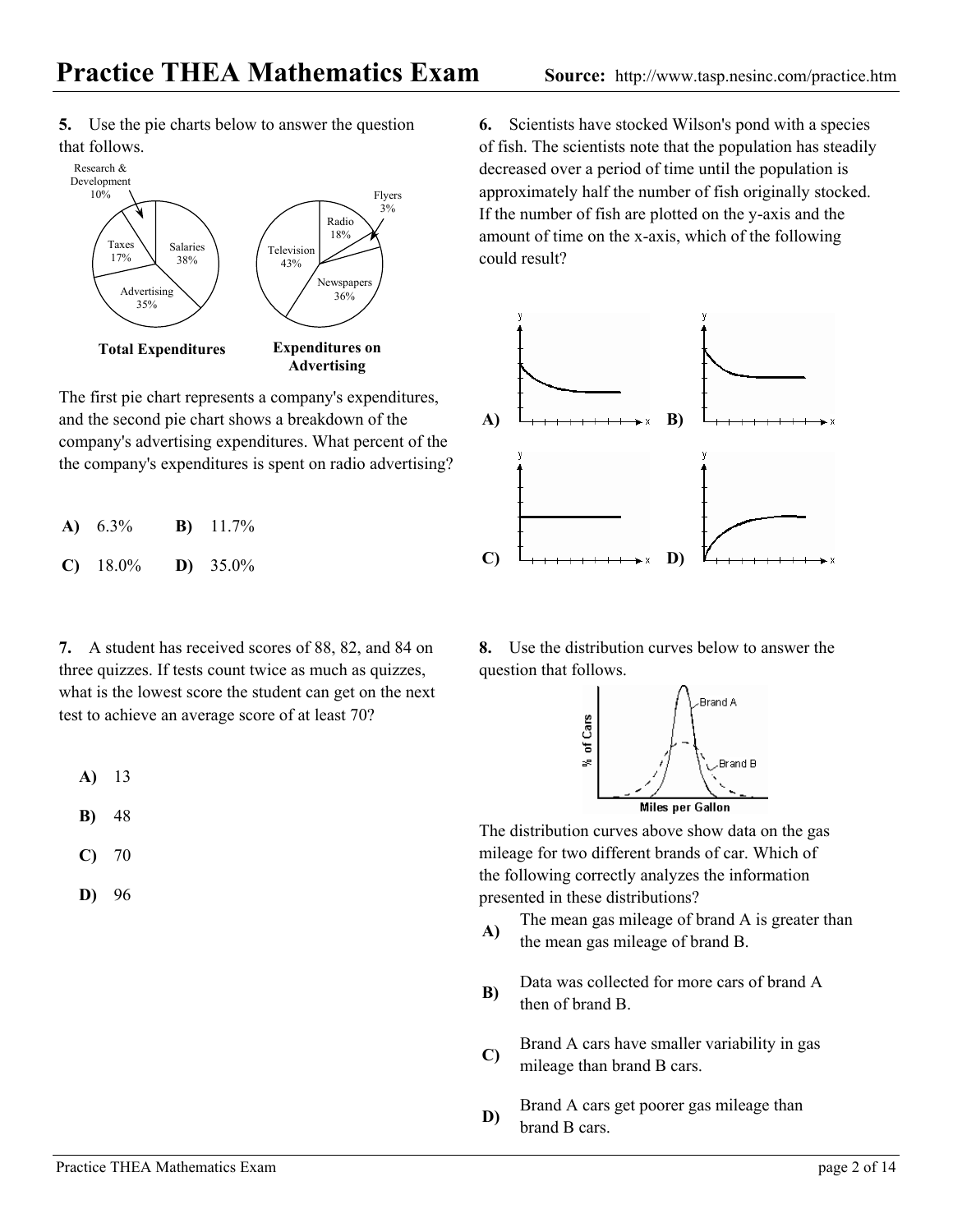**9.** Use the graph below to answer the question that follows.



 $(0, -1)$  and  $(3, -2)$ ? What is the slope of the line passing through **10.**



Which of the following equations represents line AB?

- **A)**  $y = -\frac{2}{3}x + 2$  $\mathbf{3}$
- **B)**  $y = \frac{3}{8}$  $\frac{3}{2}x+3$

$$
c) \quad y = -2x + 3
$$

**D)**  $y = 3x + 2$ 

**11.** Which of the following is an equation of the line passing through  $(-2, 4)$  and  $(6, 0)$ ?

**A)**  $y = \frac{1}{2}x + 3$  $\overline{c}$ 

**B**) 
$$
y = -\frac{1}{2}x + 3
$$

$$
c) \quad y = -2x + 3
$$

**D**) 
$$
y = -\frac{1}{2}x + 6
$$

12. Use the graph below to answer the question that follows.



The graph shows how the width (w) depends on the length  $(l)$  for a rectangle of constant area. What is the value of w for  $l = 8$ ?

**A)** 1 **B)** 
$$
\frac{3}{2}
$$
 **C)** 4 **D)** 96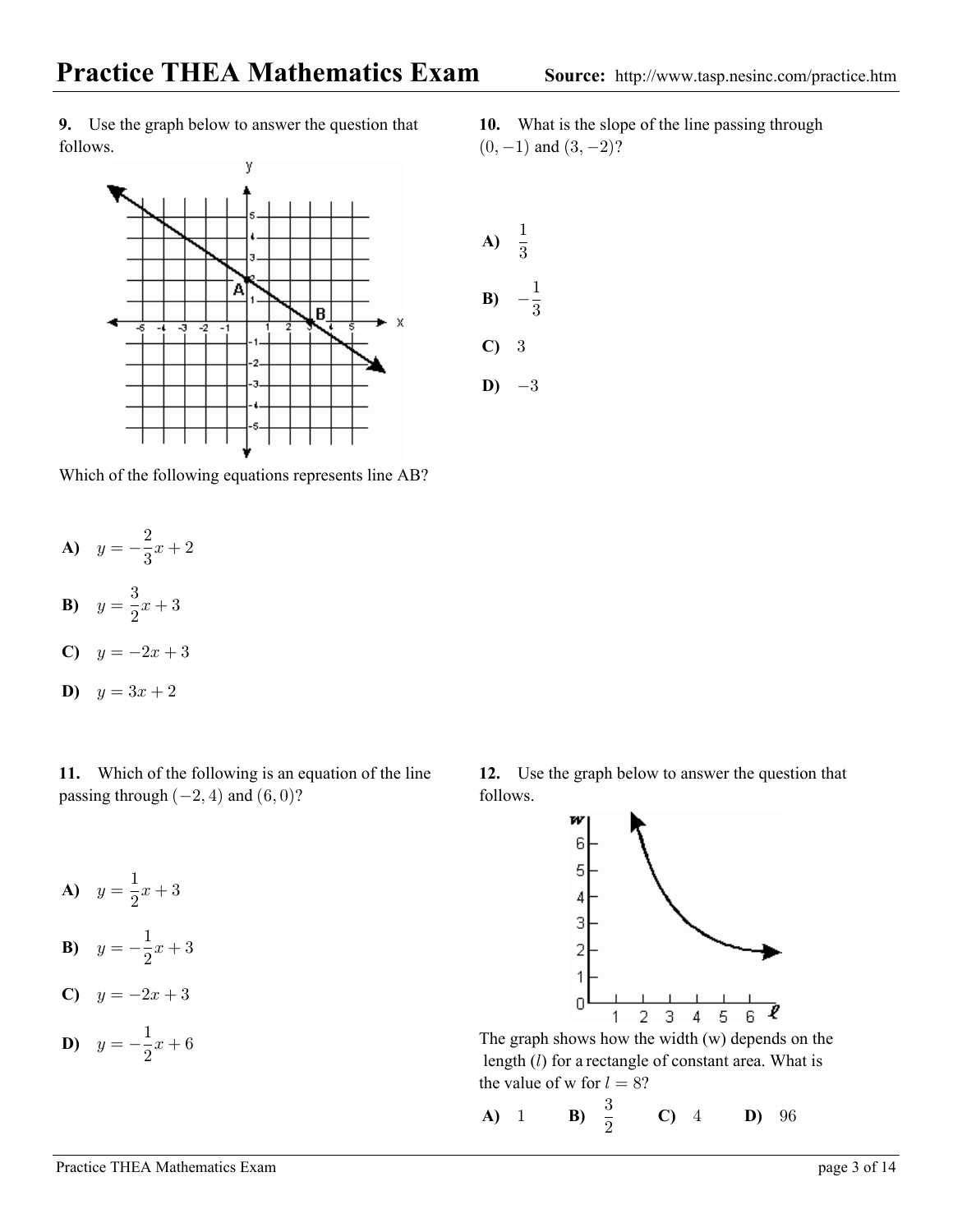| 13. If $-\frac{1}{2}x + 7 = 16$ , what is the value of $2x + 1$ ? | 14. If $5r = 9t + 7$ , what is the value of t? |
|-------------------------------------------------------------------|------------------------------------------------|
|-------------------------------------------------------------------|------------------------------------------------|

14. If 
$$
5r = 9t + 7
$$
, what is the value of t?

**A)** 
$$
-5
$$
 **A)**  $t = \frac{5r - 7}{9}$ 

**B)** 
$$
-27
$$
 **B)**  $t = \frac{5r + 7}{9}$ 

C) 
$$
-53
$$
  
D)  $-137$   
C)  $t = \frac{5r}{9} - 7$ 

$$
b) \quad t = \frac{5r}{9} + 7
$$

3

**15.** What is the solution to the system of equations  $x^2 - x + 6 = y$  and  $2x + 2y = 36$ ?

- **A)**  $(0,6), (9,9)$
- **B)**  $(2\sqrt{3}, 18-2\sqrt{3}), (-2\sqrt{3}, 18+2\sqrt{3})$
- **C)** An in finite number of solutions.
- **D)** No solution.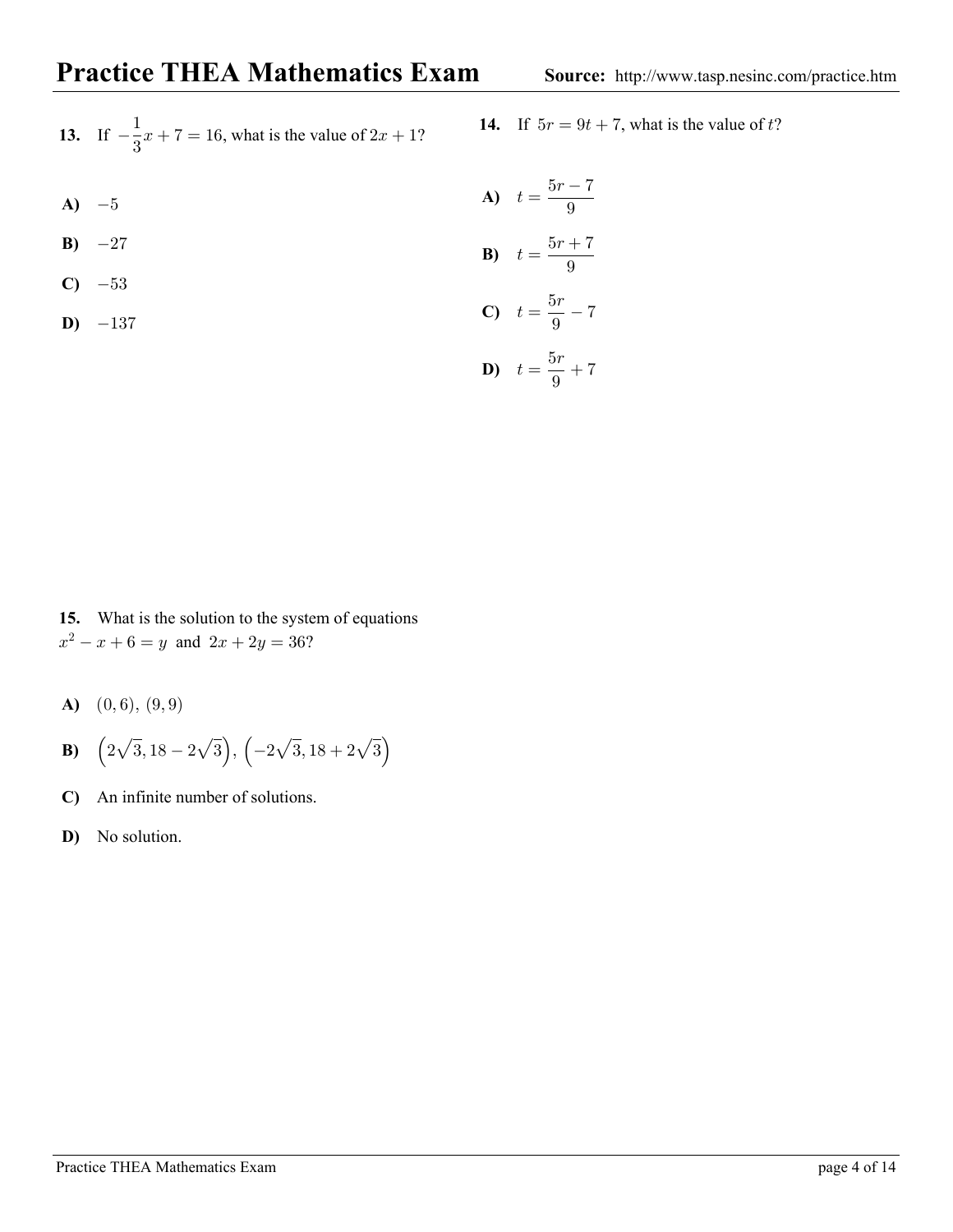

**16.** Which of the following graphs shows the solution of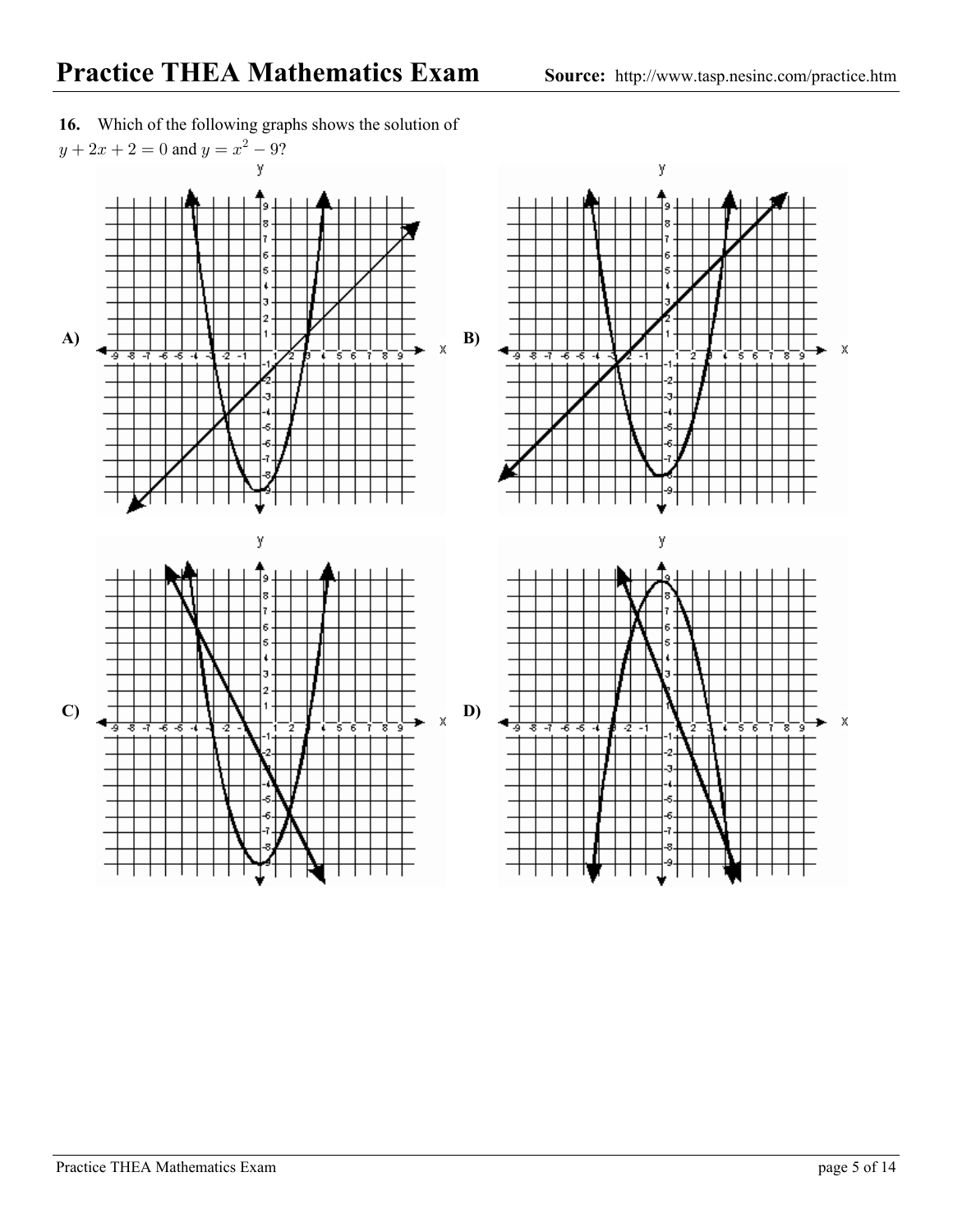17.  $C$  is 10 more than the square of the quotient of the sum of  $x$  and  $y$  and the product of  $x$  and  $y$ . Which expresses this relationship?

$$
A) \quad C = \left(\frac{x+y}{xy} + 10\right)^2
$$

**B)**  $C = \left(\frac{x+y}{xy}\right)^2 + 10$ 

$$
C) \quad C = \left(\frac{xy}{x+y}\right)^2 + 10
$$

**D)** 
$$
C = \frac{(x+y)^2}{xy} + 10
$$

**18.** The number *P* is 50 less than the square of the difference of  $m^2$  and n. Which of the following equations expresses this relationship?

**A)**  $P = (m^2 - n)^2 - 50$ **B)**  $P = (m^2 - n) - 50$ 

C) 
$$
P = (m^2 - n - 50)^2
$$

**D)** 
$$
P = 50 - (m^2 - n)^2
$$

**19.** A ten-foot-long board is cut into three pieces. The second piece is half as long as the first. The third piece is  $4\frac{1}{2}$  feet longer than the second. How long is the first piece?

**A)** 
$$
1\frac{1}{10}
$$
 feet  
**B)**  $2\frac{1}{5}$  feet

$$
C) \quad 2\frac{3}{4} \text{ feet}
$$

$$
D) \quad 3\frac{1}{3} \text{ feet}
$$

**20.** Angel has \$1.80 in nickels, dimes, and quarters in his pocket. He has twice as many quarters as nickels. The number of dimes in his pocket is one more than the number of nickels and quarters put together. Which set of three equations could be used to determine how many nickels, dimes, and quarters Angel has?

$$
5N + 10D + 25Q = 180
$$

$$
\begin{array}{ll} \textbf{A)} & Q = 2N \\ & D = N + Q + 1 \end{array}
$$

 $5N + 10D + 25Q = 180$ 

$$
\begin{aligned} \mathbf{B)} \quad & N = 2Q\\ & D = N + Q + 1 \end{aligned}
$$

$$
5N + 10D + 25Q = 1.80
$$
  

$$
Q = 2N
$$

$$
\begin{array}{ll}\n\mathbf{C} & Q = 2N \\
D + 1 = N + Q\n\end{array}
$$

 $0.05N + 0.10D + 0.75Q = 1.80$ 

$$
\begin{array}{ll} \textbf{D)} & Q = 2N \\ & D+1 = N+Q \end{array}
$$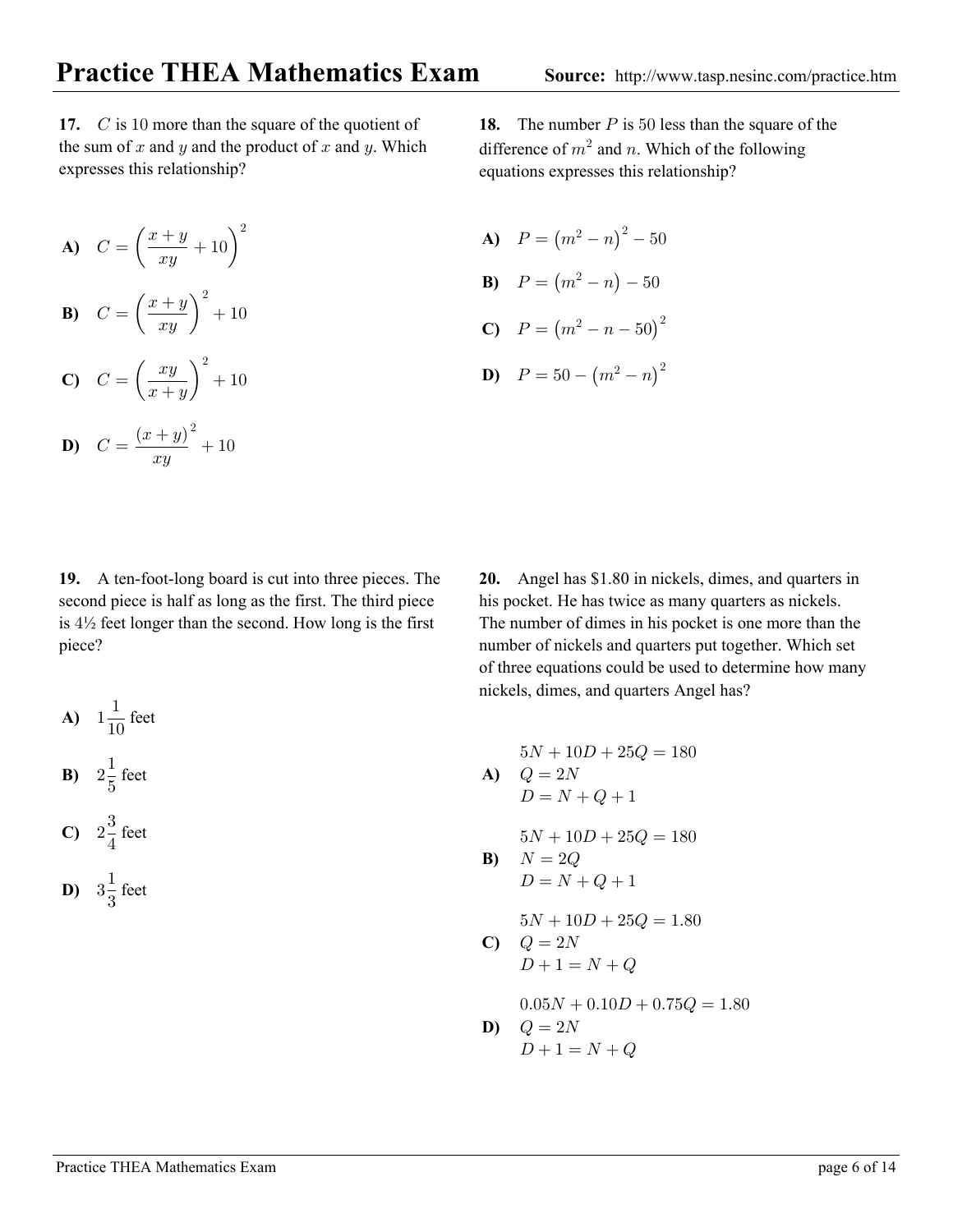## **Practice THEA Mathematics Exam** Source: http://www.tasp.nesinc.com/practice.htm

**21.** Robin Chang collected \$175 in the second week of her school charity drive. This was \$35 more than she collected in the first week. How much did she collect in the two weeks?

- \$210 **A)**
- \$315 **B)**
- \$385 **C)**
- \$420 **D)**
- **22.** One factor of  $x^2 2x 24$  is \_\_\_\_.
- **A)**  $(x-24)$
- **B**)  $(x-4)$
- **C)**  $(x-6)$
- **D)**  $(x+6)$

**23.**  $\frac{x^2-x}{x^2+3x+2} \div \frac{x^2+2x}{x^2-1} =$ **A)**  $\frac{x}{2+x}$ **B) C**)  $\frac{x^2-1}{2}$ **D)**  $\frac{x^2-2x+1}{2}$ **24.**  $\frac{9c}{24cx - 18c^2}$  = **A)**  $\frac{3}{2}$ **B**)  $\frac{1}{15}$  $\mathbf{C}$ )  $\frac{8x-6c}{2}$ **D)**  $\frac{3}{6}$  $x^2 + 2x + 1$ %  $x^2 - 4$  $x^2 + 4x + 4$  $8x - 6c$  $15x - 9c$  $\mathbf{3}$  $6x - 8c$  $2 = r$   $r^2$  $x^2 + 3x + 2$   $x^2$  $\overline{c}$  $\overline{c}$  $\overline{c}$  $\overline{c}$  $\overline{c}$  $\overline{c}$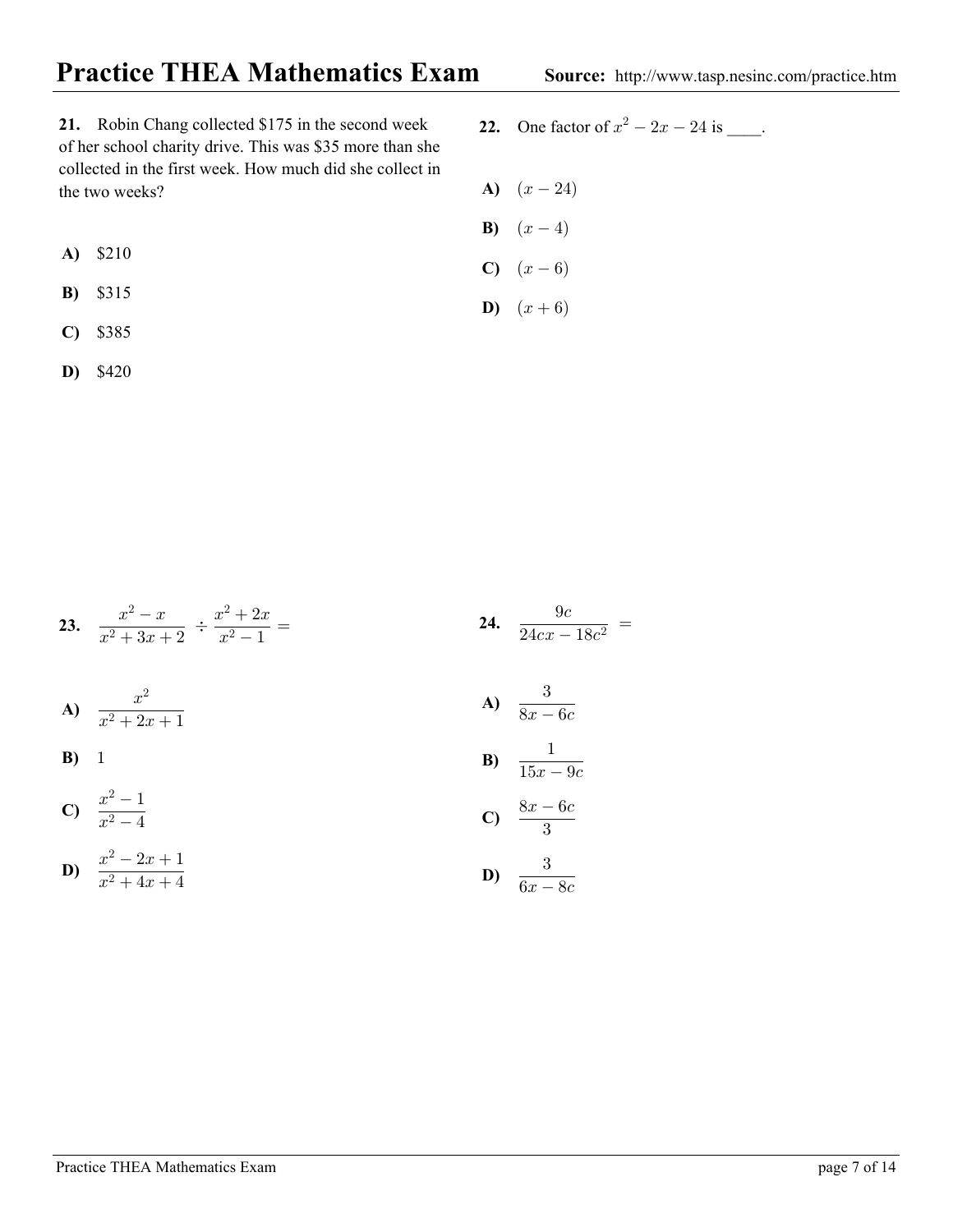**25.** 
$$
\frac{a^{\frac{3}{2}}b^3c^5}{a^2b^{\frac{1}{3}}} \div a^2b^{\frac{5}{3}}d^{\frac{1}{2}} =
$$

**A)** 
$$
a^{\frac{3}{2}}b^{\frac{13}{3}}c^5d^{\frac{1}{2}}
$$

$$
\mathbf{B}) \quad \frac{a^6 b^6 c^5}{d^{\frac{1}{2}}} \qquad \qquad \mathbf{B})
$$

$$
C) \quad \frac{a^{\frac{3}{8}}b^{\frac{3}{2}}c^5}{d^{\frac{1}{2}}}
$$

$$
D) \quad \frac{bc^5}{a^{\frac{5}{2}}d^{\frac{1}{2}}}
$$

## **27.** Use the graph below to answer the question that follows.



Which equation is represented by this graph?

- **A)**  $y = -x^2 + x + 6$
- **B**)  $y = x^2 x 6$

$$
c) \quad y = -x^2 - x - 6
$$

$$
D) \quad y = x^2 - x + 6
$$

**26.** If 
$$
f(x) = 2x^2 + \frac{1}{2}x - 4
$$
, what is  $f\left(-\frac{1}{2}\right)$ ?

**A)** 
$$
-\frac{13}{4}
$$
  
\n**B)** 5  
\n**C)**  $-\frac{15}{4}$   
\n**D)** 3

**28.** Use the graph below to answer the question that follows.



Which of the following inequalities describes the shaded region?

**A)**  $y \le -x^2 - 2x$ **B)**  $y > -x^2 + 2x$ **C)**  $y \leq -x^2 + 2x$ **D)**  $y \leq -x^2 + 2x + 2$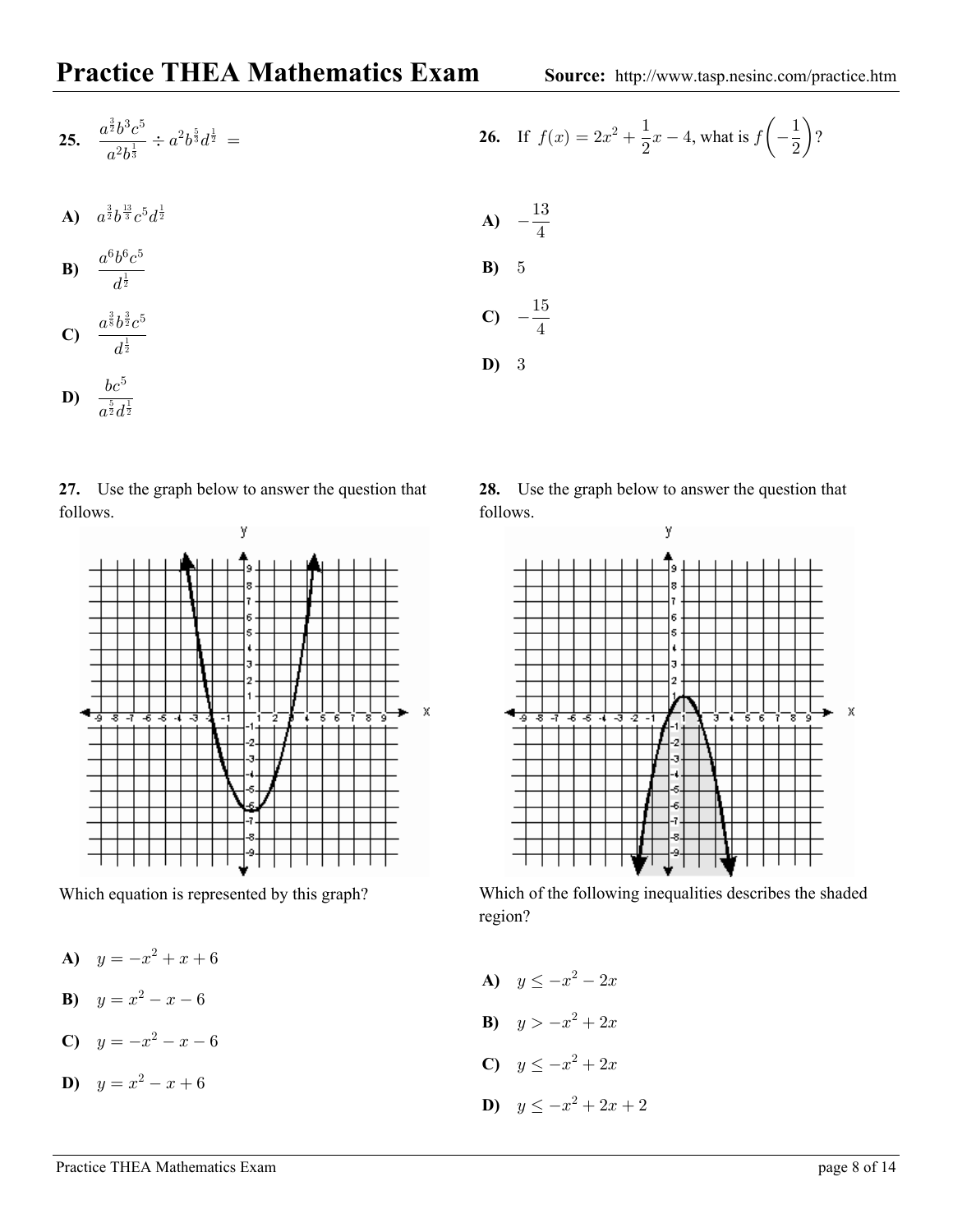Which of the following expressions appear as a **30.** step in solving  $3x^2 = x - 5$  using the quadratic formula?

**29.** Which of the following expressions should be placed in each set of parentheses below in order to solve the equation by completing the square?

$$
x^2 + 6x + (?) = 15 + (?)
$$

- $\overline{\mathbf{3}}$  $\overline{2}$ **A)**
- 3 **B)**
- ' **C)**
- 3 **D)**

A) 
$$
\frac{-1 \pm \sqrt{61}}{6}
$$
  
\nB) 
$$
\frac{1 \pm \sqrt{-59}}{6}
$$
  
\nC) 
$$
\frac{1 \pm \sqrt{61}}{6}
$$
  
\nD) 
$$
\frac{1 \pm \sqrt{59}}{6}
$$

**31.** The height of a rocket in feet is given by the equation  $h = 128t - 32t^2$  where t is the time in seconds after it is fired and  $h$  is the height in feet. At what time is the rocket at a height of 128 feet?

- A) 1 second
- 2 seconds **B)**
- 3 seconds **C)**
- **D)** 4 seconds

**32.** Use the diagram below to answer the question that follows.



A window is rectangular with a triangular top section. What is the total area of glass needed for the window?

- 24 square feet **A)**
- 30 square feet **B)**
- 36 square feet **C)**
- 48 square feet **D)**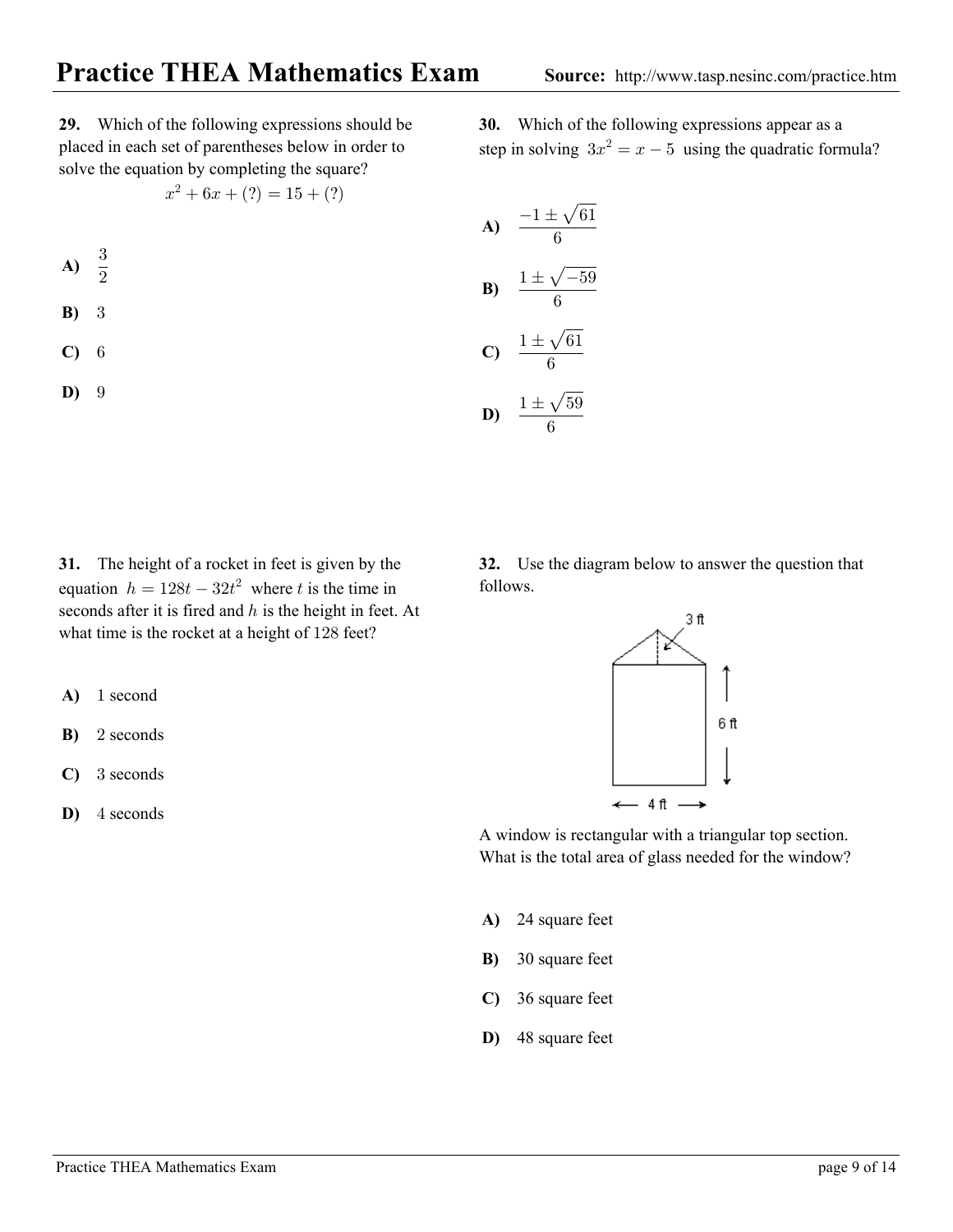**33.** Use the diagram below to answer the question that follows.



The drawing above represents a race track. The ends are semicircular. What is the approximate distance in meters a runner runs in 8 laps around the track?

- 560 m **A)**
- 4000 m **B)**
- 4460 m **C)**
- 5710 m **D)**

**35.** Use the diagram below to answer the question that follows.



A ramp 12 feet long is leaning against a raised platform which is 5 feet above the ground. What is the distance from the ramp's contact point with the ground and the base of the platform?

- **A)** 7 feet
- 8.5 feet **B)**
- C)  $\sqrt{119}$  feet
- **D**) 13 feet

**34.** An observatory dome is hemispherical in shape with a radius of 18 meters and is built using 12 equal sections. Which of the following formulas describes the surface area of each section?

**A)** 
$$
\frac{1}{12} \cdot \frac{1}{2} \cdot \frac{4}{3}\pi (18)^3
$$
  
\n**B)**  $\frac{1}{12} \cdot 4\pi (18)^2$   
\n**C)**  $\frac{1}{12} \cdot \frac{1}{2} \cdot 4\pi (36)^2$   
\n**D)**  $\frac{1}{12} \cdot \frac{1}{2} \cdot 4\pi (18)^2$ 

- Figure ABCDE is similar to figure FGHIJ. If **36.**  $AE = 5$ ,  $FJ = 20$ , and  $BC = 40$ , what is GH?
- **A )** 10
- **B)** 25
- **C)** 45
- **D)** 160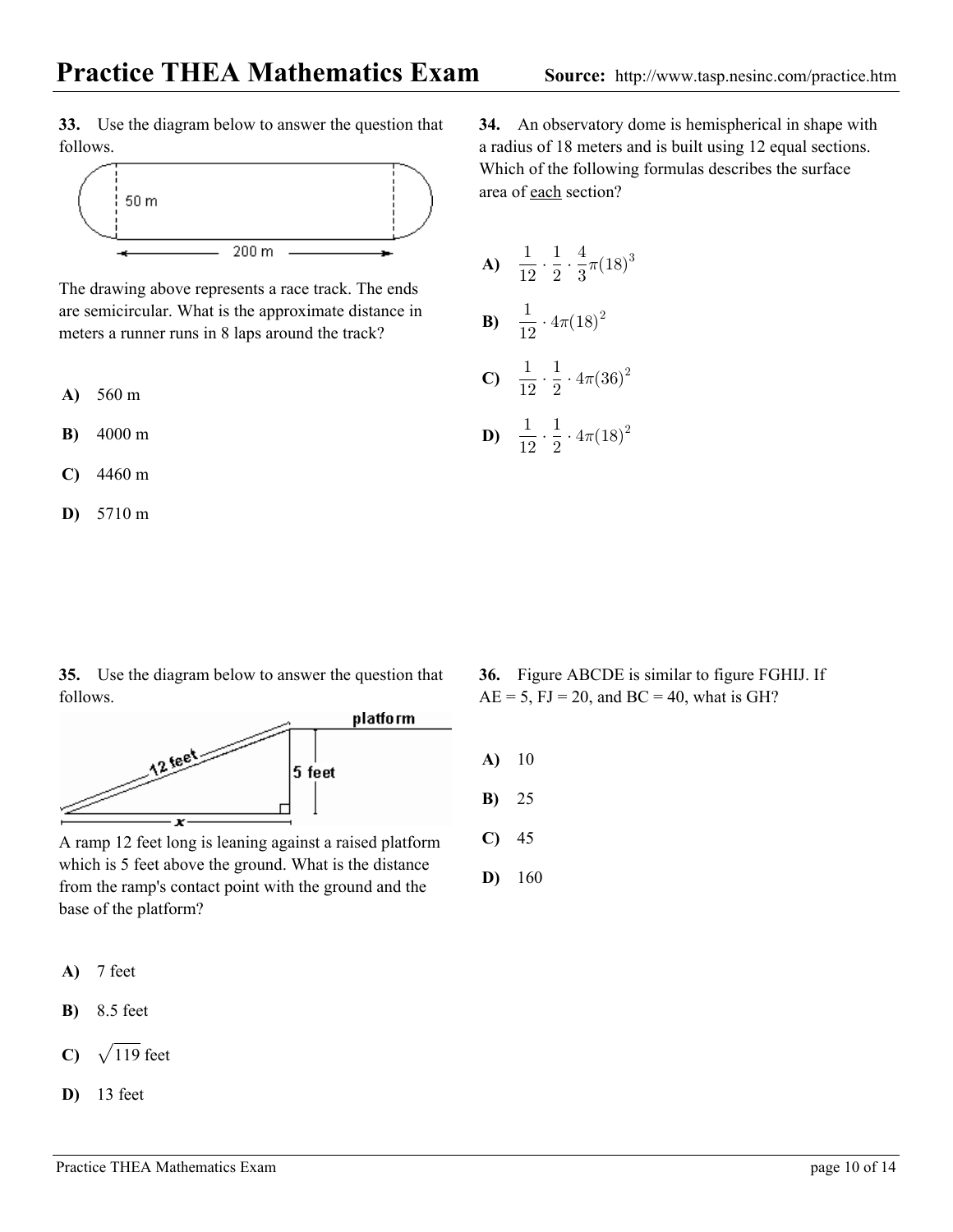**37.** If pentagon ABCDE is similar to pentagon GHIDF, **38.** Use and  $DI = 20$ ,  $CD = 50$ , and  $DE = 45$ , what is DF?

- **A)** 112.5
- **B)** 25
- **C)** 18
- **D)** 15

38. Use the diagram below to answer the question that follows.



Line AB is parallel to line CD. What is the sum of the measure of angle **k** and the measure of angle **y**?

- **A) B)** 90° 100°
- **C)** 180°
- **D)** 360°

**39.** Use the diagram below to answer the question that follows.



If  $\triangle$ ABD is an equilateral triangle, and line BD is parallel to lin e CE, what is the measure of angle 5?

- $60^{\circ}$ **A)**
- $90^\circ$ **B)**
- $120^\circ$ **C)**
- $180^\circ$ **D)**

Use the statements below to answer the question **40.** that follows.

- 1*. All people wearing hats have brown hair.*
- *. Some of the people have red hair.* 2
- *. All people who have brown hair like pizza.* 3
- 4. People who have red hair like hamburgers.
- 5*. Carl has brown hair.*

Which of the following statements must be true?

- **A)** Carl likes pizza.
- Carl has red hair. **B)**
- Carl is wearing a hat. **C)**
- Carl likes hamburgers. **D)**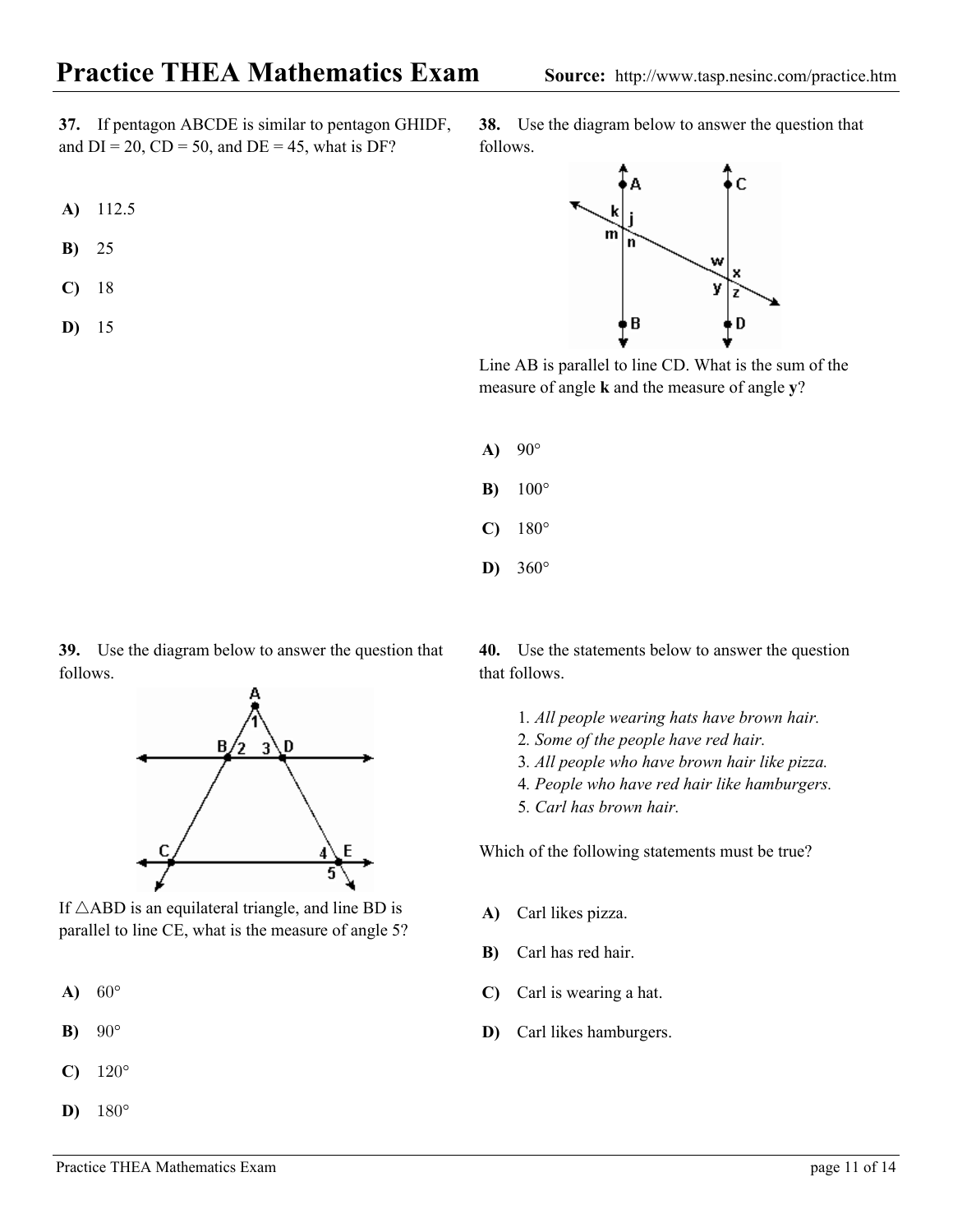**41.** Use the pattern sequence below to answer the question that follows.



What is the missing design in the sequence?





**C)**



43. Use the pattern sequence below to answer the 44. Use the diagr question that follows.



What is the missing figure?



**42.** Bess, Tara, Gerard, and Clifton all work for the same company. One is a writer, one a researcher, one an artist, and one an engineer. Use the statements below to answer the question that follows.

- I *. Bess and Gerard eat lunch with the engineer.*
- II *. Clifton and Tara carpool with the researcher.*
- *. Gerard works in the same building as the* III *writer and researcher.*

Who is the researcher?

- **A)** Tara
- Bess **B)**
- Clifton **C)**
- Gerard **D)**

44. Use the diagram below to answer the question that follows.



A rectangular box has dimensions

 $1\frac{1}{2}$  feet  $\times$  2 feet  $\times$  3 feet. What is the length of the lon gest object that can be put in the box, if the object can be placed in any position?

- 3.6 feet **A)**
- 3.9 feet **B)**
- 6.5 feet **C)**
- 15.25 feet **D)**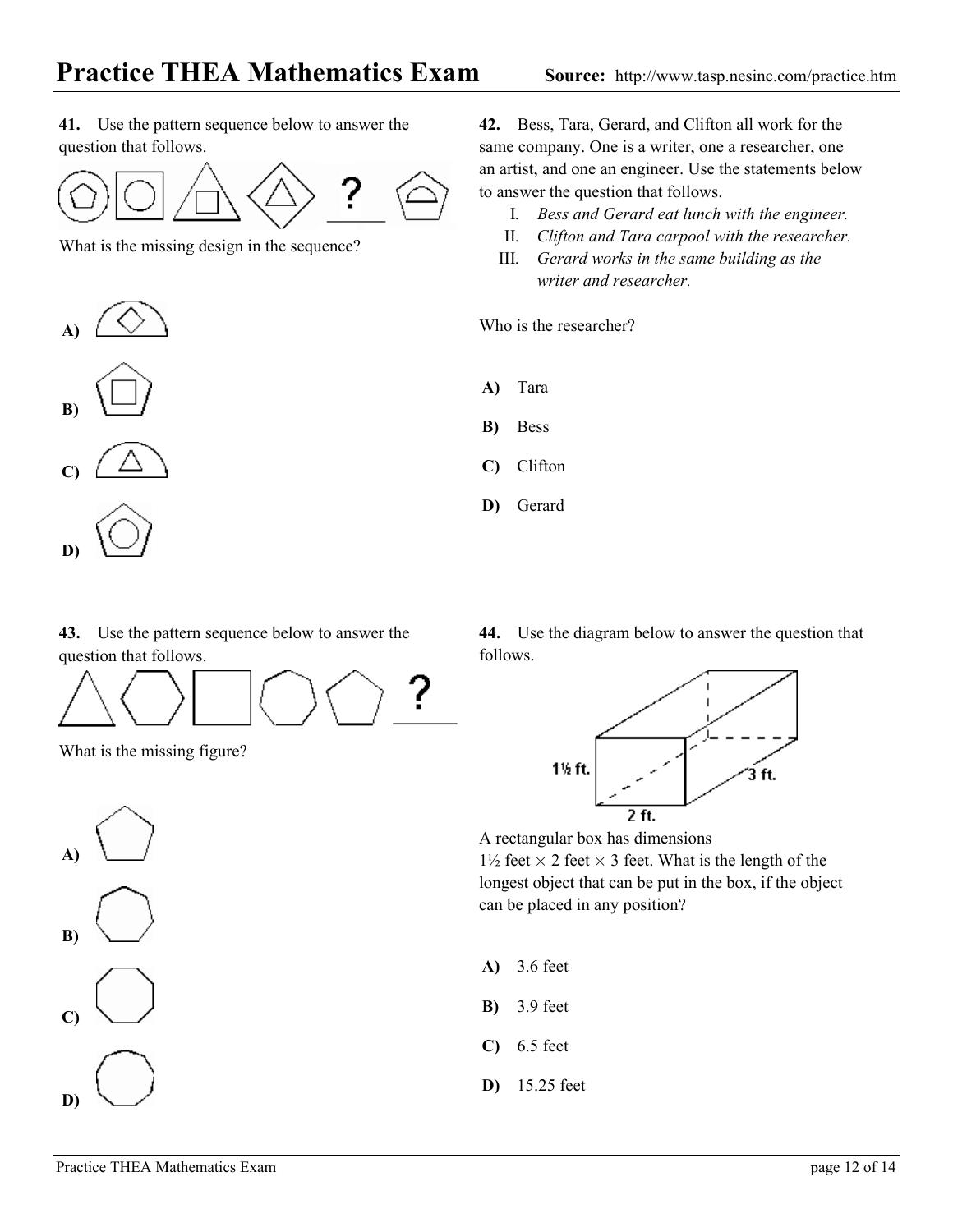**45.** Sarah is planning to rent an apartment. She makes the table below in order to compare the monthly cost of

Apartment | Rent  $(\$)$ Average Monthly Commuting Electricity Use | Cost  $(kWh)$   $(\frac{6}{day})$ A | 575 | 250 | 1.50 B 600 225 75

If electricity costs  $5¢$  per kilowatt-hour (kWh), which of the following statements is true?

Apartment A will be cheaper. **A)**

renting two different apartments.

- **B**) Apartment B will be cheaper.
- Apartments A and B will cost the same per month. **C)**
- She cannot determine which apartment will be cheaper. **D)**

**47.** Engineers know that the amount of water lost due to evaporation is directly proportional to the surface area of the holding tanks and that the local climate causes

water to evaporate at the rate of about  $\frac{1}{10}$  gallon of water per hour for each square foot of water exposed to %& the air. About how many total gallons of waste water may enter the three tanks each day to maintain full capacity?

- **A)**  $2.1 \times 10^2$
- **B)**  $1.7 \times 10^3$
- **C)**  $5.0 \times 10^3$
- **D)**  $5.0 \times 10^4$

Use the informa tion below to answer the three questions that follow.

*A water treatment plant is built with three cylindrical tanks to contain the water for a town. Each tank has a radius of 15 feet and a depth of 25 feet.*

**46.** If there are about 7.5 gallons in a cubic foot of water, approximately how many gallons of water can be treated at the plant at any one time?

- **A)**  $7.1 \times 10^3$ **B**)  $1.3 \times 10^5$
- **C)**  $4.1 \times 10^5$
- **D**)  $4.1 \times 10^6$

The three tanks are occasionally cleaned by draining them. The following table g ives the depth of water as the **48.** tanks are being drained.

| Time (hours) | Depth (feet) |
|--------------|--------------|
|              | 25           |
|              |              |
|              |              |
|              |              |

Which of the following equations will give the depth  $(D)$  at any time  $(t)$ ?

- A)  $D = -8t 25$  $D = -\frac{1}{8}t + 25$  $C)$   $D = 8t + 25$ **B)**
- **D)**  $D = -8t + 25$